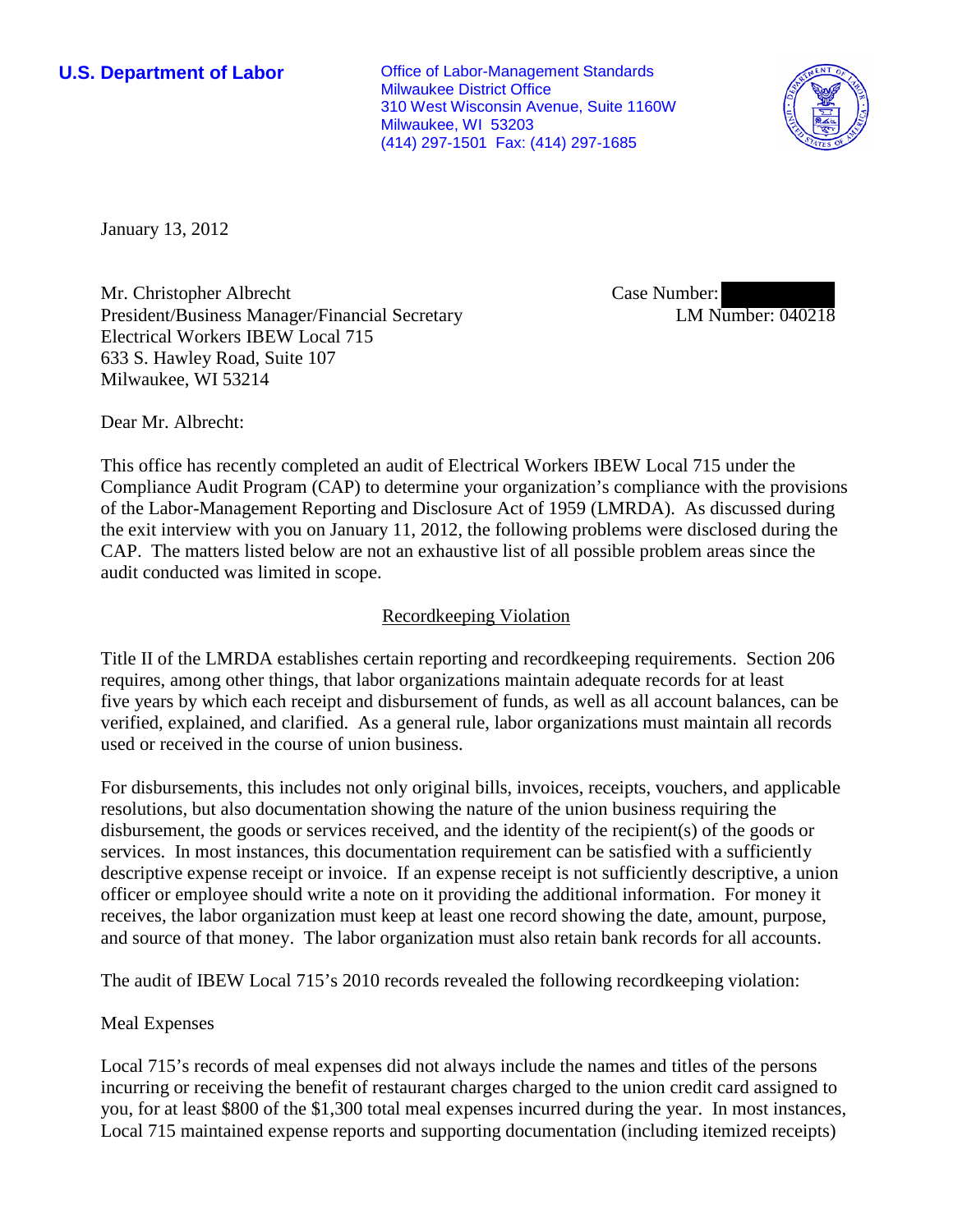identifying the date, amount, and business purpose of each expense and the names of the restaurants where the expenses were incurred. However, Local 715 failed to retain records identifying the full names and titles of all persons who incurred the restaurant charges. The union records only listed the initials of those who were present.

Records of meal expenses must include written explanations of the union business conducted and the full names and titles of all persons who incurred the restaurant charges. Also, the records retained must identify the names of the restaurants where the officers or employees incurred meal expenses. As a reminder, itemized receipts provided by restaurants to officers and employees must be retained. These itemized receipts are necessary to determine if such disbursements are for union business purposes and to sufficiently fulfill the recordkeeping requirement of LMRDA Section 206.

During the exit interview, I provided you with an OLMS Compliance Tip regarding union credit card policies, which further explains the recordkeeping requirements and recommendations for internal usage policies.

Based on your assurance that Local 715 will retain adequate documentation in the future, OLMS will take no further enforcement action at this time regarding the above violation.

## Reporting Violations

The audit disclosed a violation of LMRDA Section 201(b), which requires labor organizations to file annual financial reports accurately disclosing their financial condition and operations. The Labor Organization Annual Report (Form LM-3) filed by Local 715 for the fiscal year ended December 31, 2010, was deficient in the following areas:

1. Disbursements for IRA Reimbursements

Local 715's check stubs show that during 2010 you received disbursements totaling at least \$600 for "monthly IRA reimbursements." General ledger and payroll report entries that identify the payments to you reflect totals that are \$600 less than the amounts reported as paid to you in Column D (Gross Salary) and Column E (Allowances and Other Disbursements) of Item 24 (All Officers and Disbursements to Officers). It appears the payments were erroneously reported in both categories.

The LM-3 instructions for Item 24 require that direct disbursements to an officer for salary be reported in Column D and those direct and indirect disbursements for allowances and other expenses be reported in Column E. It appears that the IRA reimbursements should be reported in only Column E.

2. Credit Card Expenses

Local 715 did not include some disbursements to credit card companies for meal expenses charged by you, totaling \$1,100, in the amounts reported in Column E of Item 24. The total amount of your expenses reflected on your expense reports and in the general ledger that were